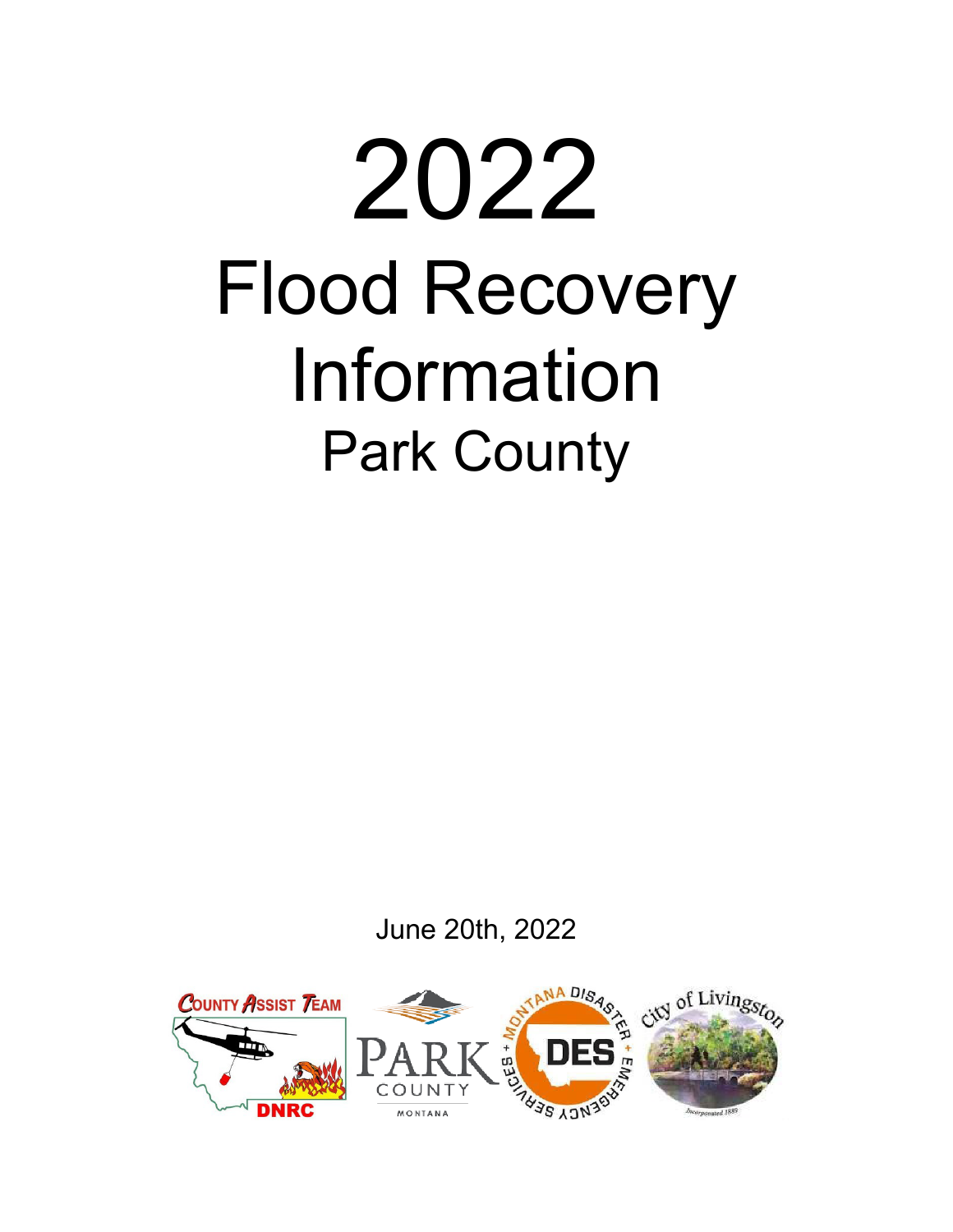This page is intentionally left blank.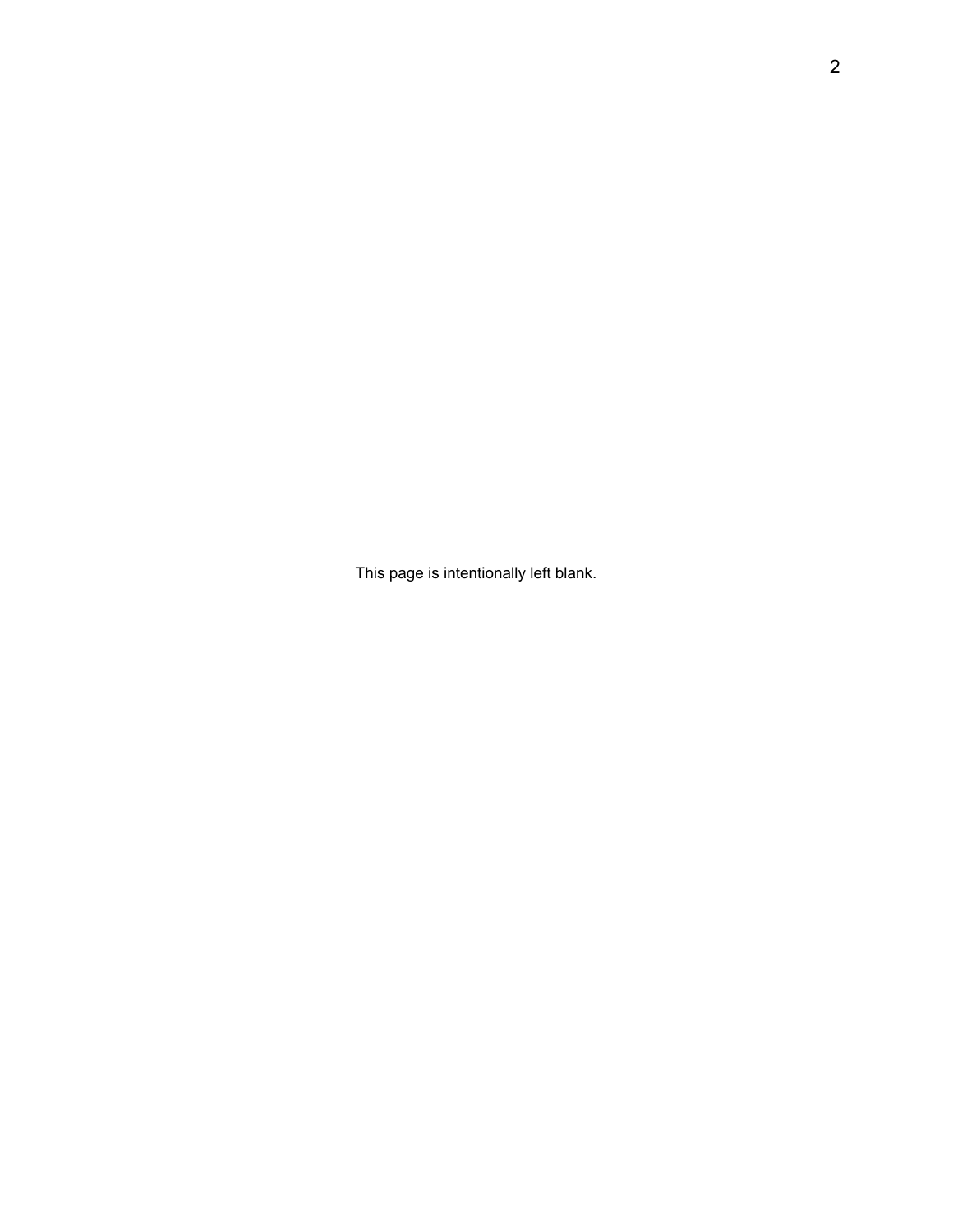

## **Flood Recovery Information**

## **Table of Contents**

| <b>The Emotional Impact of a Flood</b> | $4 - 5$   |
|----------------------------------------|-----------|
| <b>Permit Requirements</b>             | 6         |
| <b>Food Safety</b>                     | $7 - 8$   |
| <b>Wells and Drinking Water</b>        | $9 - 10$  |
| <b>Septic Systems</b>                  | $11 - 12$ |
| <b>Utilities and Propane</b>           | 13        |
| <b>Mosquito Precautions</b>            | $14 - 15$ |
| <b>Mold</b>                            | 16        |
| <b>Avoiding and Reporting Scams</b>    | $17 - 18$ |
| <b>DES Self-Assessment Form</b>        | $19 - 21$ |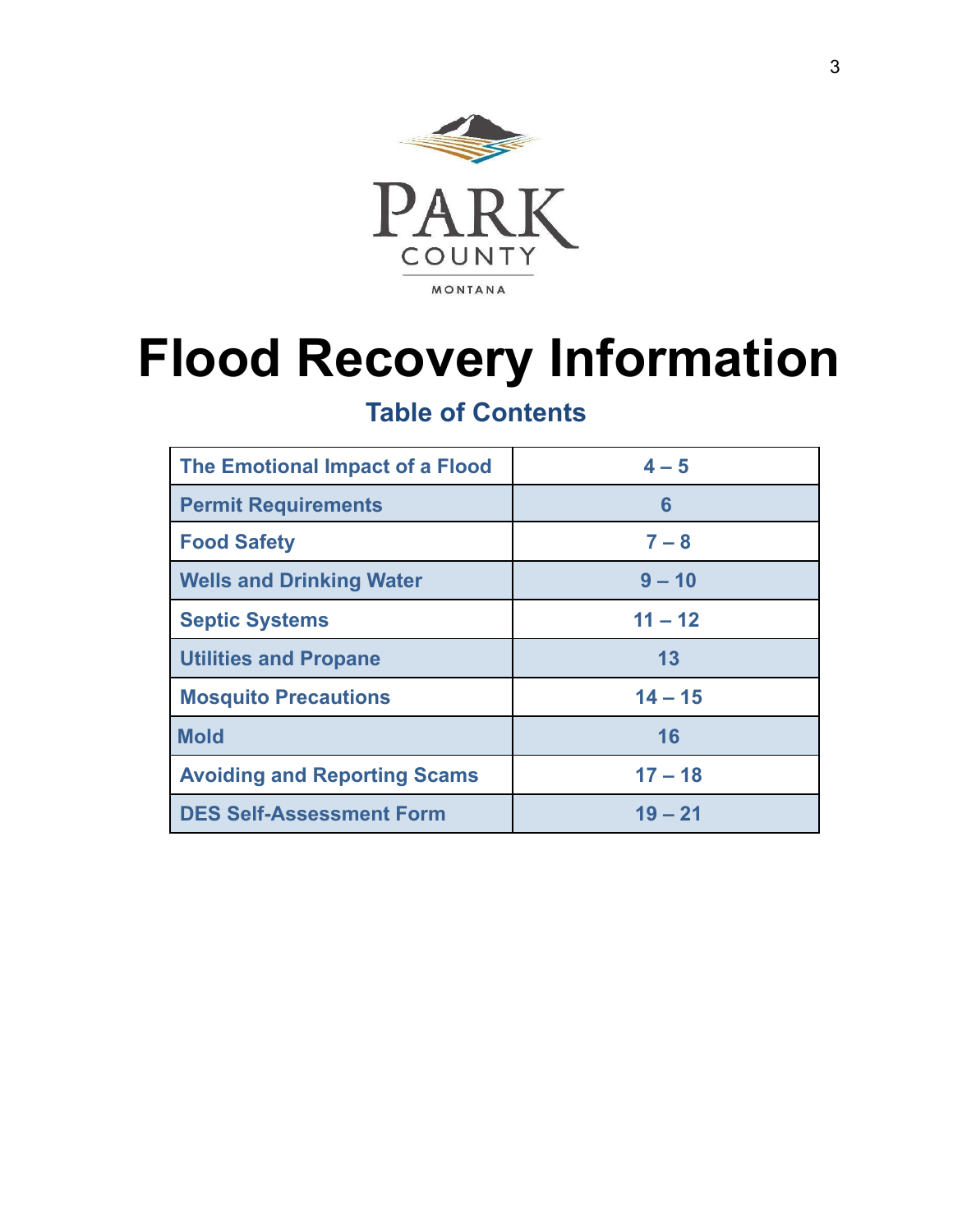

## **THE EMOTIONAL IMPACT OF A FLOOD**

Any natural disaster can provoke a wide range of emotions in a community. The emotional impact of a flood can spread far-and-wide affecting those directly impacted, community members, volunteers, first- responders, government officials and agency employees. It is important to recognize and manage our emotional health. If unable to do so, it can create additional emotional health, mental health and physical health concerns. It is important to take care of yourself during difficult times.

## **Preparing for Emotional Reactions**

Some typical emotional reactions may include the following and should be addressed to reduce the risk of longer term symptoms. These things can impact youth and adults; however, youth may have a harder time expressing or describing how they feel.

- Re-occurring dreams, nightmares, night terrors or insomnia
- Trouble concentrating or remembering things
- Bursts of anger or irritability
- Becoming overprotective of your family's safety or possessions
- Feelings of being numb, disconnected or withdrawn
- Avoiding reminders of the flood, fear or discomfort of water
- Becoming tearful, crying or feeling sad for no apparent reason
- Physical symptoms, such as headaches, stomachaches, digestive issues, muscle tension, etc.
- Less tolerant of those who have not been impacted by the flood
- Intense need to move or relocate
- Increased need to use alcohol or other substances to cope with the stress or numb emotions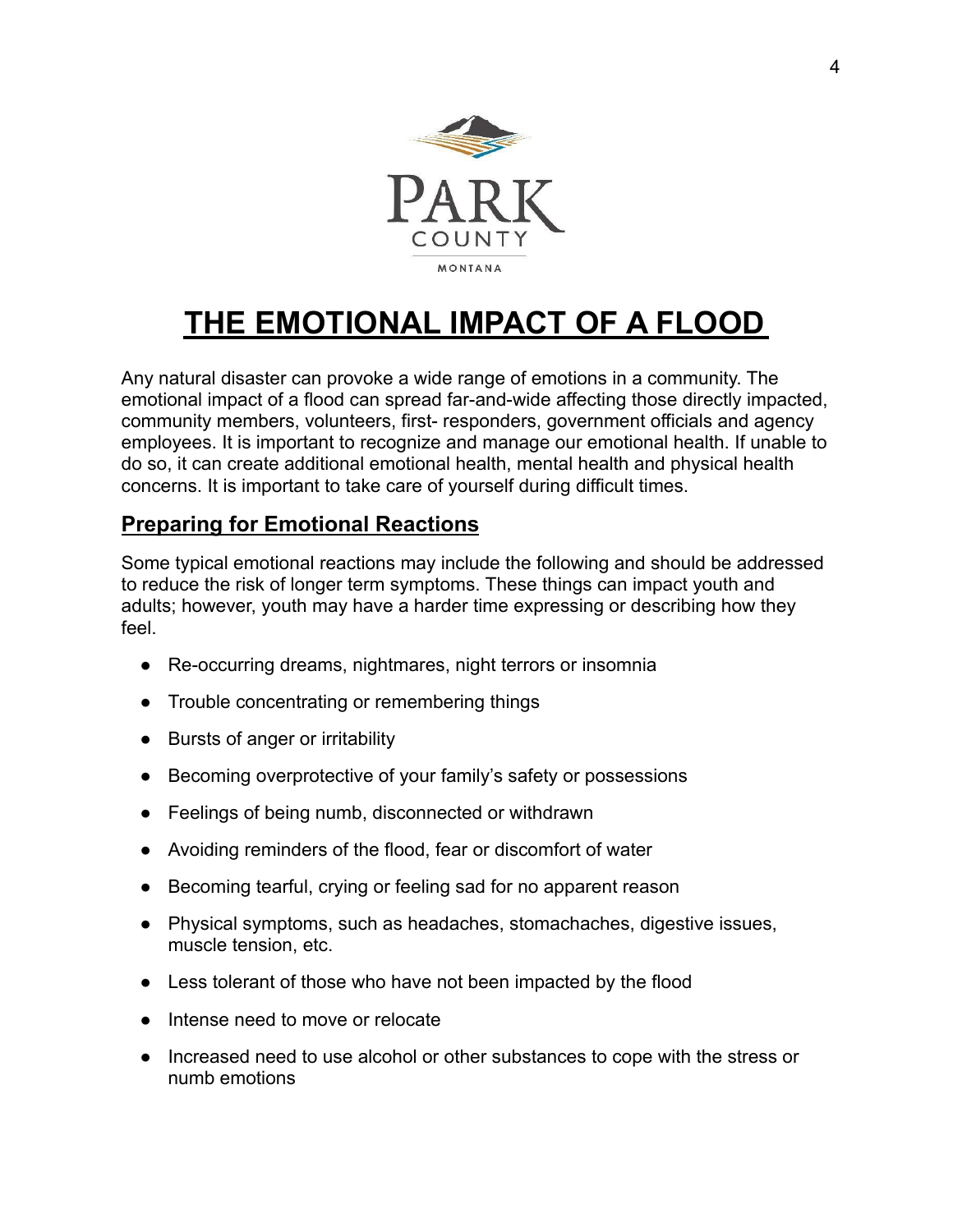## **Managing Stress, Anxiety and Other Difficult Emotions**

These are some simple coping strategies you might utilize. These suggestions do not replace the benefit of counseling services, but can assist when you do not have access to counseling support.

- Limit exposure to pictures, news, social media, etc. which may trigger emotional responses. *(It is important to stay informed if you are living in an immediate risk area. Get the information directly from those with the most current information. The Park County Flood Information Hotline is 406 222-4131.*
- Educate yourself about health hazards and safety information
- Keep to your daily routine the best you can. This is especially important for youth who benefit from the security of structure.
- Exercise, eat well, and get good sleep.
- Practice deep breathing. Breathe in from nose, hold a couple seconds, and slowly exhale from mouth.
- Stay busy physically and mentally. Find something to do that makes you feel productive or spend time doing things you enjoy.
- Communicate with friends, family and others in your supportive network.
- Stay in touch with your core values and belief systems
- Continue to laugh. Find things that bring out your sense of humor.
- Use creativity to express yourself. The arts can be a great thing.
- Don't take on more tasks than what you feel you can do. Limit the feelings of being overwhelmed or obligated to do things.
- TALK TO A PROFESSIONAL who can help you process.

#### **For those struggling with depression or anxiety associated with the flooding event, call 406-586-3333**

**If you or anyone you know is struggling with thoughts of suicide, please reach out to the National Suicide Prevention Lifeline, please call 1-800-273-8255**

**Call, chat or text 988**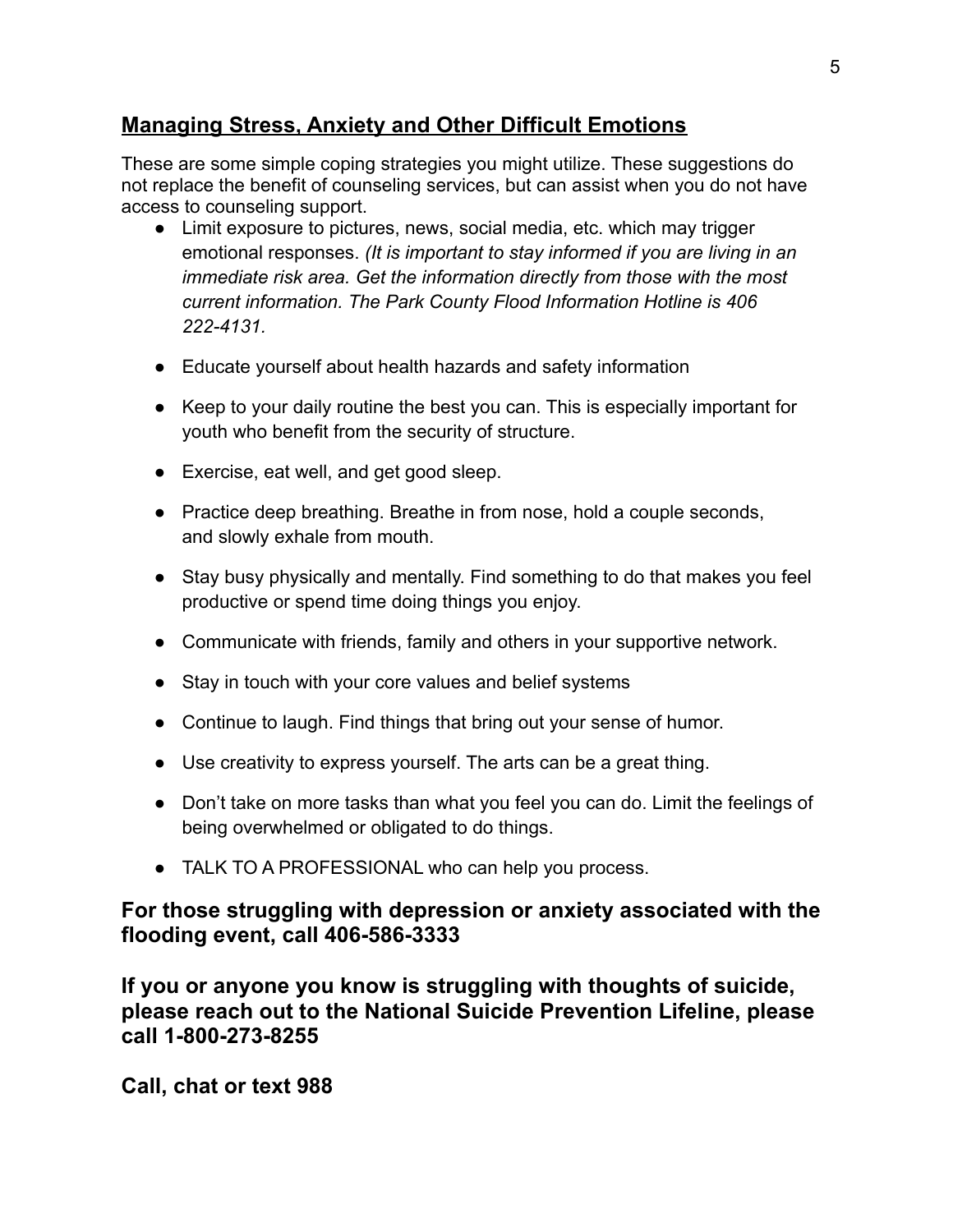## **PERMIT REQUIREMENTS FOR COUNTY RESIDENTS WITH FLOOD DAMAGE**

Attention landowners located within the 100-year floodplain:

Please know that you may need a permit before you begin rebuilding from the flood.

If you don't know if you are located within the 100-year floodplain you can check the FEMA map service center here [https://msc.fema.gov/portal/home.](https://msc.fema.gov/portal/home)

If you are located within the 100-year floodplain you will be receiving a letter the week of June 20<sup>th</sup> regarding permitting requirements as well as information on damage assessments. If you would like more information you can contact the Park County Planning and Floodplain office at [planning@parkcounty.org](mailto:planning@parkcounty.org) or visit the county website at [https://www.parkcounty.org/Government-Departments/Planning/Floodplain/.](https://www.parkcounty.org/Government-Departments/Planning/Floodplain/)

## **LANDOWNERS IN THE** IOO-YEAR **FLOODPLAIN: YOU MAY NEED A PERMIT**

If you are located within the 100year floodplain you will be receiving a letter regarding permitting requirements as well as information on damage assessments.

> To see a floodplain map of your area: https://msc.fema.gov/portal/home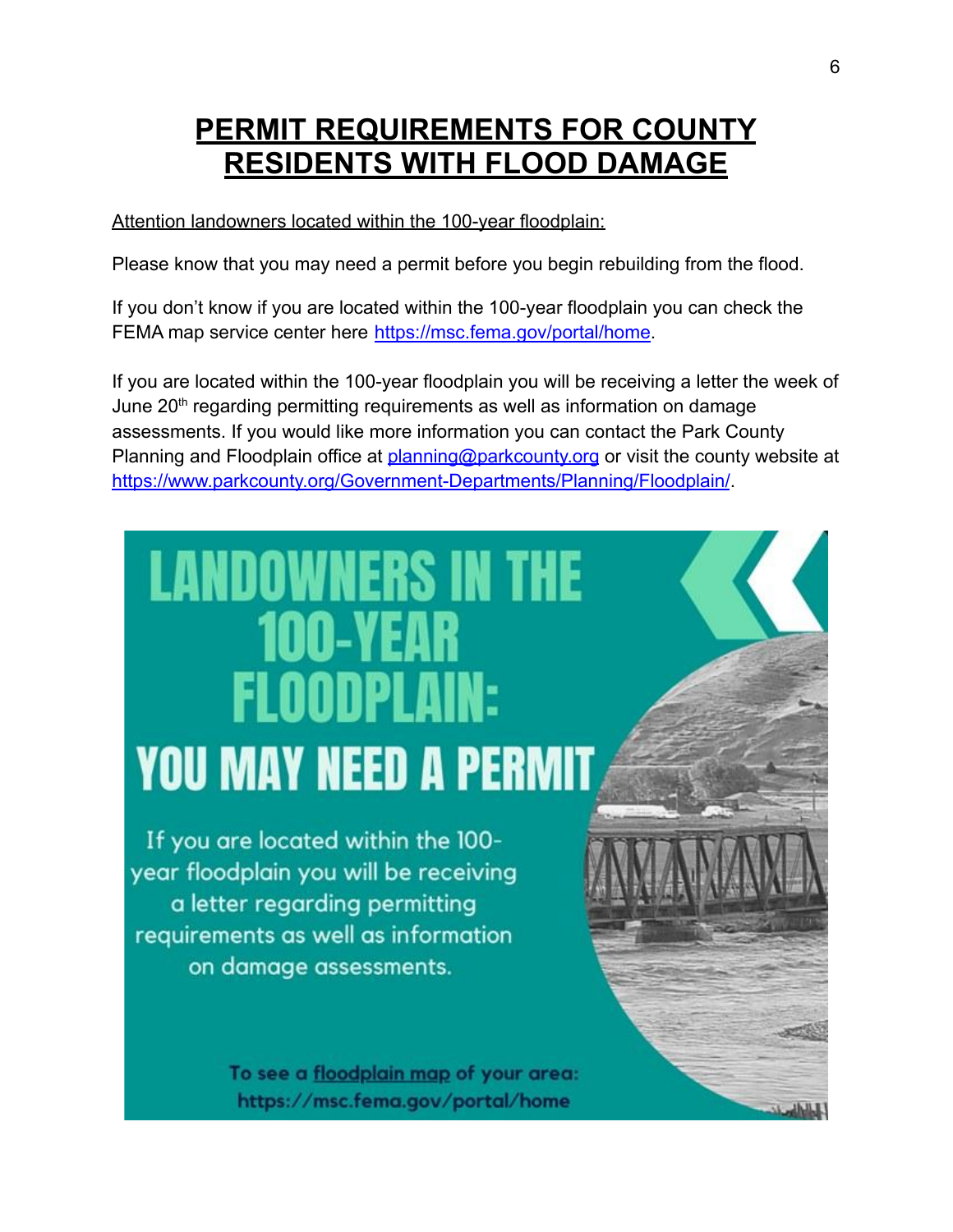

Park County Health Department Environmental Health 414 East Callender Street Livingston, MT 59047 406-222-4145 [www.parkcounty.org](http://www.parkcounty.org/)

## **Food Safety**

## **What is the risk?**

*Floodwaters can contaminate food, cookware, utensils and appliances with harmful bacteria, viruses, or chemicals. Also, power outages can cause cold or frozen foods to warm to a temperature that can make them unsafe to eat.*

## **What foods do I need to discard, and which ones are safe to keep?**

*Follow the guidance below to decide which foods need to be tossed out, and which foods can still be used.*

- If the food is not packaged, or the package is not watertight, and it has been in contact with floodwater, it **should be discarded**.
- Food in crown-capped bottles and screw top containers **should be discarded**. It is very difficult to open this packaging without spreading the contamination to the food.

*If you choose to keep sealed foods that have contacted floodwater, wash and sanitize the outer package before opening it.*

- Wash the sealed exterior with warm water and soap. Then, rinse off all soap.
- **●** Soak the clean cans or packages for 15 minutes in a household bleach solution. Mix the solution by adding **1 cup household bleach per 5 gallons of water.**
- Rinse the cans or packages with clean water.
- **●** Re-inspect the packages. If there are any signs of damage to the package once it is clean, the food **should be discarded.**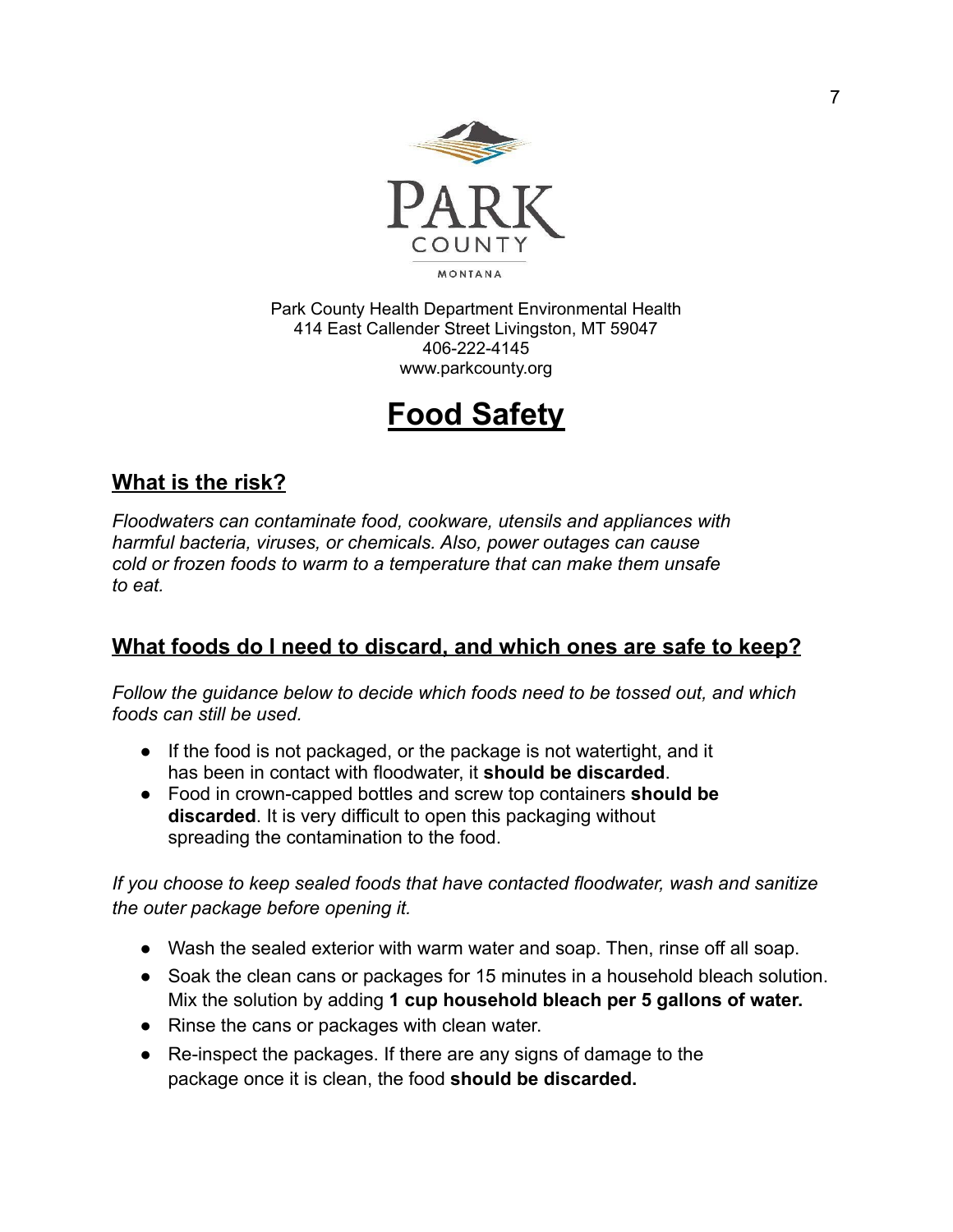## **My power was out for a while. What about foods that need refrigeration?**

*Flood events often include power outages. Refrigerators and freezers will not operate when the power is out and could be down for hours or days. Foods that require refrigeration for safety include meat, eggs, cheese, dairy products, cut leafy greens, cut melons, leftover prepared foods, and any other food labeled "Keep Refrigerated." The following tips will help you evaluate the foods in your refrigerator:*

- First, if the food in your refrigerator came into contact with floodwater, it **should be discarded** based on the guidance above.
- **●** Food in a refrigerator should be safe as long as power was not out for longer than 4 hours. **If food has been out of refrigeration (above 40 degrees Fahrenheit) for longer than 4 hours, it should be discarded.**
- Some hard or processed cheeses, condiments, or sauces may be safe to keep under conditions that would make other foods unsafe. Please call one of our food safety experts if you want more detailed, specific information about a certain food product.

#### **Can I keep frozen foods?**

- If the food is still frozen solid and has not contacted floodwater, it should be safe to keep.
- If the food is not frozen solid, follow the time and temperature guidelines in the section above.

## **Other Considerations:**

- When the power is out, avoid opening the door of your fridge or freezer. The unit will keep foods cold, and even frozen, for several hours if the door remains closed.
- When meat warms up or thaws, it often produces juice. **Always discard** any food in the refrigerator that has come into contact with raw meat juices.
- **Never taste food to determine if it is safe to eat!** You can't rely on taste or smell to determine whether bacteria have grown on the food, or if it has been otherwise contaminated.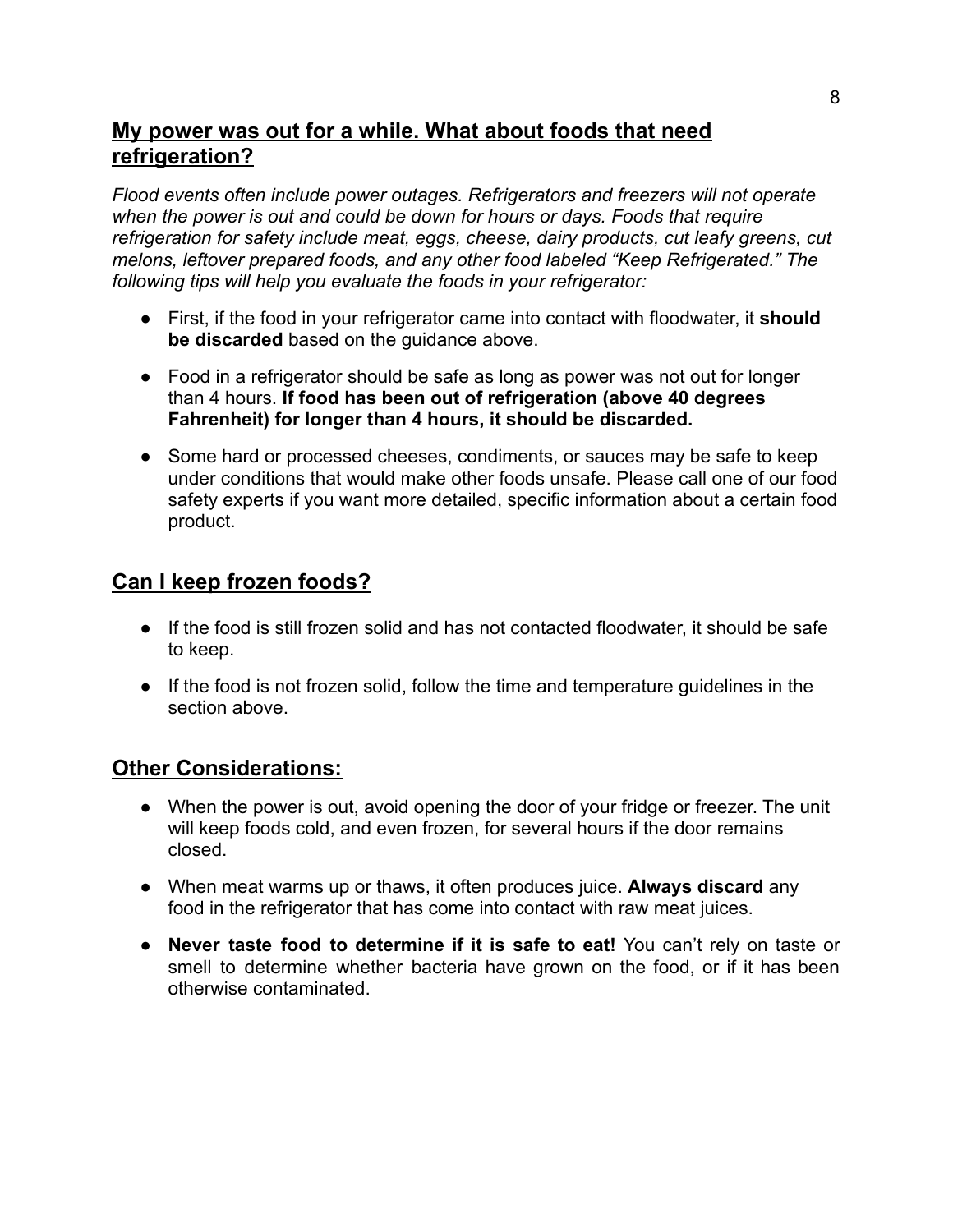

Park County Health Department Environmental Health 414 East Callender Street Livingston, MT 59047 406-222-4145 [www.parkcounty.org](http://www.parkcounty.org/)

## **Wells and Drinking Water**

## **What is the risk?**

*Floodwaters contain bacteria, viruses and other chemicals like petroleum and pesticides. Drinking water that is contaminated with floodwater can make you sick.*

*If the floodwater surrounds or submerges your well, the contaminants can very easily get into the well. When you turn on faucets in your home, the contaminated water is spread throughout your house plumbing. Even after the floodwater recedes, your well water may still be unsafe to drink.*

## **If your well is underwater or surrounded by water:**

*If your well is covered by floodwater, or if floodwater is surrounding your well casing (standpipe), you should NOT use the water for drinking, cooking or brushing your teeth. Instead, use an alternative safe water source like bottled or boiled water.*

- You can use **bottled water**, or you can fill clean, reusable containers and bottles from a source that you know is safe.
- You can **boil water** to kill bacteria and viruses. Boil water for one minute, let it cool, and transfer it to a clean container. Boiling can make the water taste flat. You can get rid of the flat taste by shaking the container, or pouring from one container into another.

## **Once the floodwater has receded:**

*Even after the floodwater is no longer surrounding your well, your water may still be contaminated and unsafe to drink. The flood could have washed silt and debris into your well. Parts of your well, like the cap, casing, electrical wiring or pump, may have been*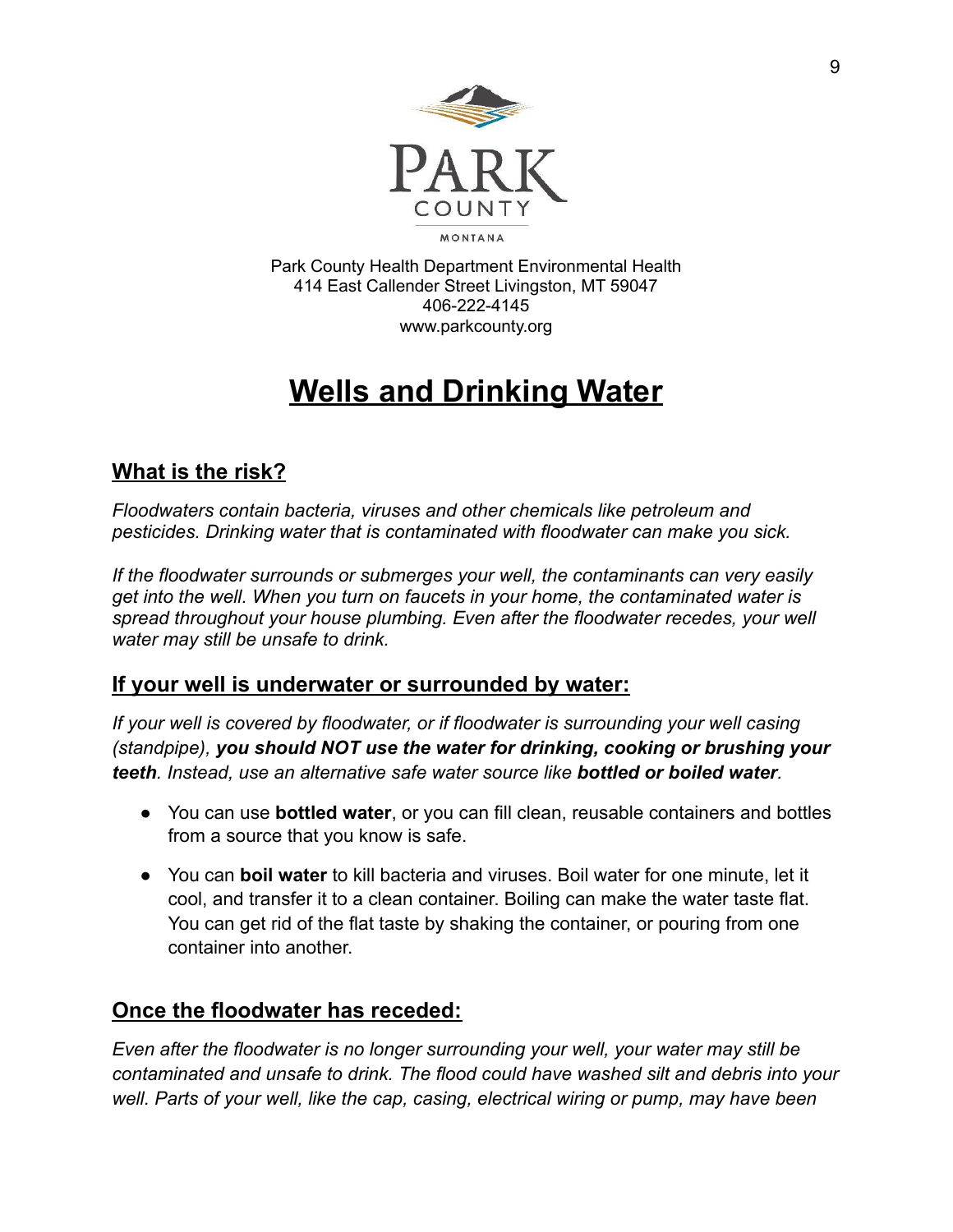*damaged. Consider hiring a professional well service company to evaluate and rehabilitate your well and associated components.*

## **Testing your water:**

*A bacteria test is an indicator of contamination. If the test shows that the water does not have bacteria, you can safely assume that other floodwater contaminants have been removed as well.*

- **Procure a water test bottle**. The bottles can be picked up at the Health Department. There is also a supply of water test bottles at the Emigrant Store, at the Chamber of Commerce in Gardiner and at the Firehall in Cooke City.
	- **Do not bring water in your own container!** The test will not be accurate. We will not accept samples unless they are in the provided sterile bottle.
- **Follow the directions** to collect a sample from your house tap.
- **Return the bottle** to one of the following locations:
	- **Park County Health Department:** Through the end of the widespread flooding period, Park County Health Department will accept water sample bottles Monday and Wednesday before noon at 414 E. Callender, Livingston, MT. Your test results will be available 24-48 hours after you submit your sample.
	- **Bridger Analytics Lab:** Bottle drop off at 7359 Pioneer Way, Bozeman MT 59718. 506-582-0822 [www.bridgeranalyticallab.com.](http://www.bridgeranalyticallab.com/)

*If you have further questions about safe drinking water or wells, please call the Health Department at 405-222-4145*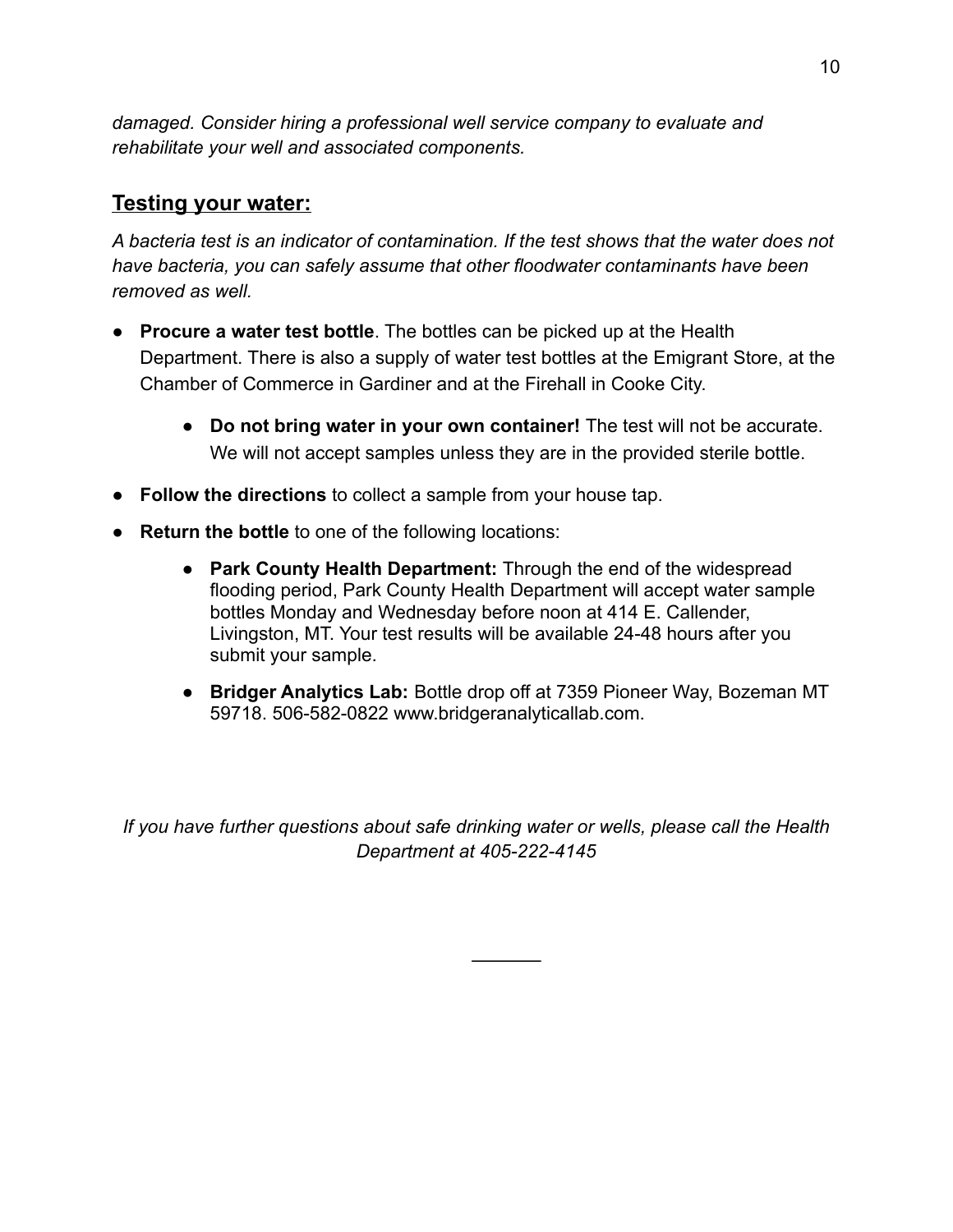

Park County Health Department Environmental Health 414 East Callender Street Livingston, MT 59047 406-222-4145 [www.parkcounty.org](http://www.parkcounty.org/)

## **Septic Systems**

## **What is the risk?**

*Many flooded homes are connected to on-site septic. Septic systems typically consist of a tank and a disposal field, and are designed to both get rid of the sewage and to treat the wastewater before it enters groundwater or surface water. A septic system that is affected by flooding will not perform correctly. Either the sewage will back up into the house or crawl space or the wastewater will enter groundwater and surface water with no treatment. Because wastewater contains bacteria, viruses and anything else that goes down home drains, contact with floodwater and areas of high groundwater can potentially make you sick.*

## **Sewage from my septic system backed up in my home. What should I do?**

*To clean and disinfect indoor areas that came into contact with sewage or floodwater:*

- **Wear protective, non-absorbent clothing** such as rubber boots and waterproof gloves.
- **Discard** items that cannot be thoroughly cleaned and disinfected. This might include carpet, upholstered furniture and mattresses.
- **Clean** walls, hard-surfaced floors and other surfaces with soap and warm water.
- **Disinfect** clean surfaces with a household bleach solution of **½ cup of bleach in one gallon of water.**

*BE CAREFUL! Never mix ammonia cleaners with bleach! Toxic and potentially deadly vapors will form. Read cleaner labels to check for ammonia, as some brand names don't make it clear.*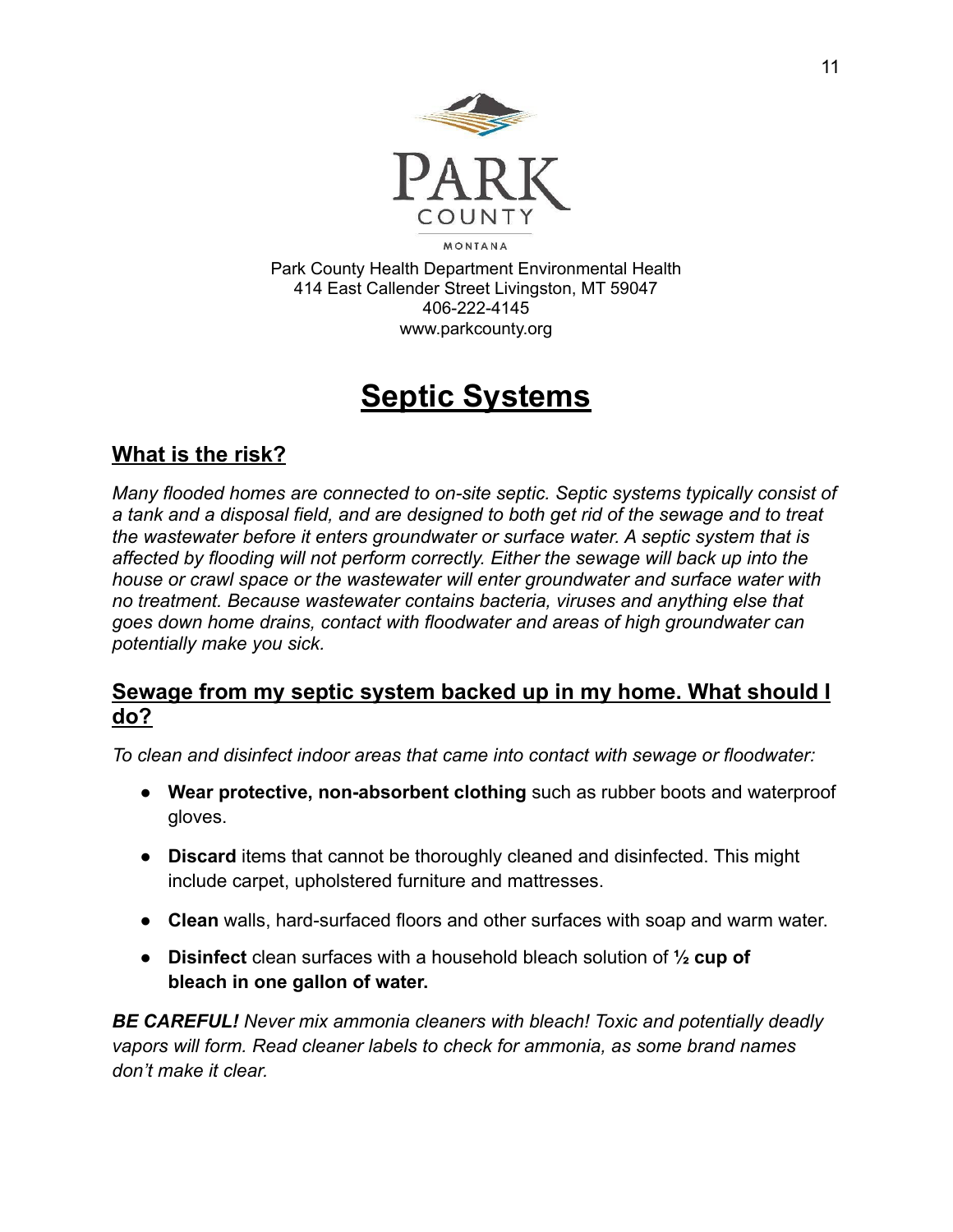## **How do I know if my septic system is OK to use after the flood?**

*First, look at the area around the septic system. In places where the floodwater was moving, the system may have been uncovered as the topsoil washed away.*

● If the system is exposed, **don't use it and call the Health Department.** We can inspect your system and let you know if it needs to be repaired or replaced, or if you can cover it back up with clean soil and continue to use it.

*Pump your septic tank(s) soon after the flood to remove silt, dirt and debris that may have washed in. Do not pump your tank if the area is still saturated or flooded! This can cause the tank to float up out of the ground and will damage your system.*

*After you begin to use your system again, if you notice your house drains are abnormally slow, that sewage is surfacing outside on the ground or that sewage is backing-up in your house, immediately stop using the system.*

- Floodwater can clog parts of your septic system (tanks, sewer lines and drainfield pipes) with silt and dirt. You may have to hire a professional septic service company to clean the system out for you before it will work.
- Even after the floodwater has receded, the ground may still be too wet for the system to take any sewage from a house. You may have to wait several days before the soil dries out and the system will work properly.

*In some cases, the septic system may be too damaged, or may not ever work properly again. If this happens to you, call the Health Department. We will work with you to find the best replacement system solution for your home and property.*

## **Other Important Information:**

If you have to repair or replace your system, **you will need a septic permit** to do that. Contact the Health Department for permitting information.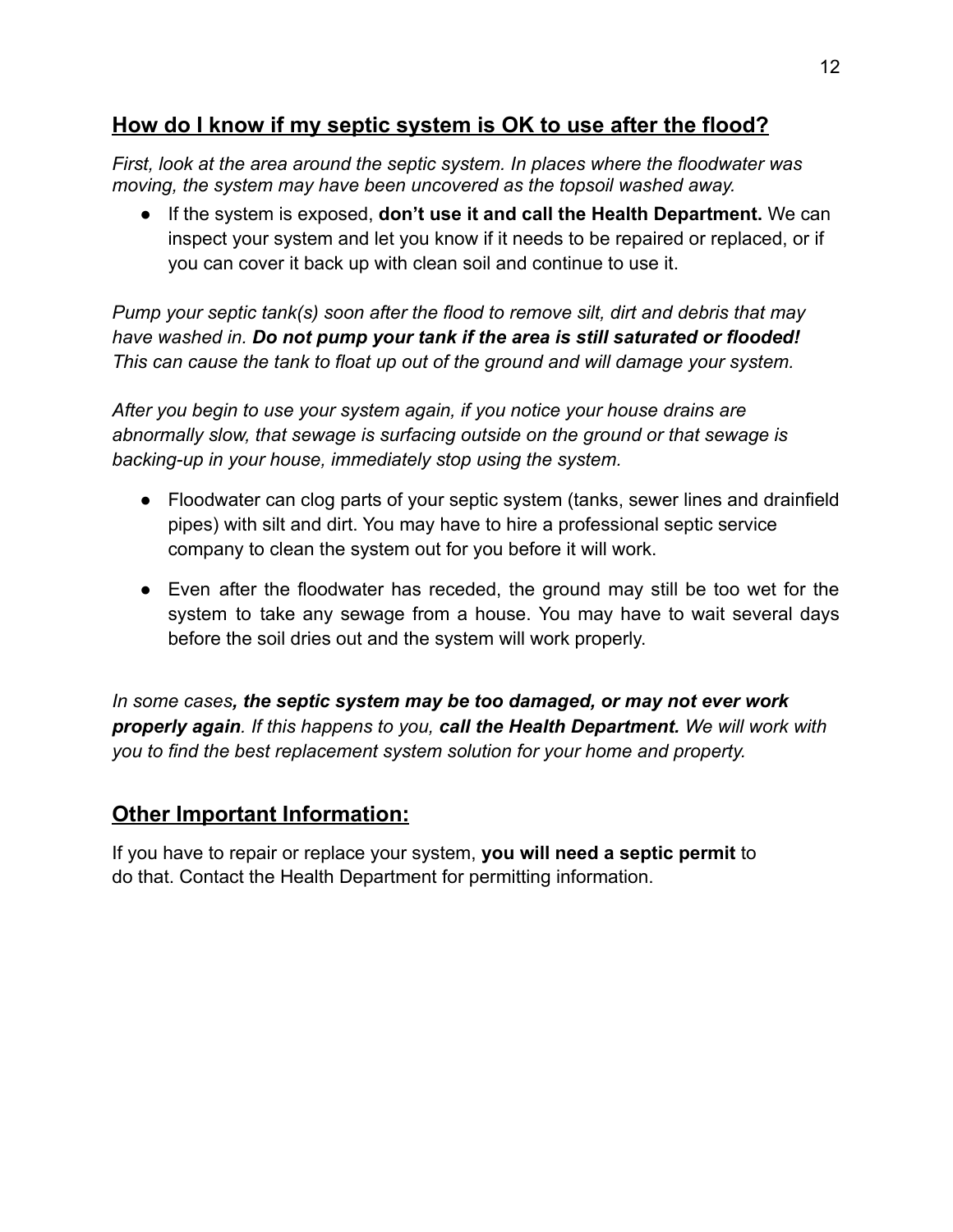

## **Utilities and Propane**

## **Safety Messages**

- Flood restoration or demolition may involve heavy equipment like backhoes, front-end loaders or excavators. Call 811 prior to any excavation on your property to get underground utilities located. There is no cost to you for this service.
- Flood waters may expose underground utilities, including electric power and gas. If you suspect any underground utilities have been exposed, call your power company and report what you've found.
- Electric wiring, outlets and the use of electric tools and appliances around water can be dangerous. Avoid using any power tools in or around water.
- Stay away from any low-hanging or downed power lines and call 911 or your power company
- If you smell natural gas, call 911 and your propane supplier immediately.
- We recommend you wait until flood waters have completely subsided and are not expected to rise again before starting any restoration efforts. Working in flooded conditions can involve hidden dangers and damage. Only after the flood waters have subsided can a full assessment be completed.

## **Electric Outages/Restoring Gas Service**

● If you are out of power or want your gas service restored, call your power company or propane supplier.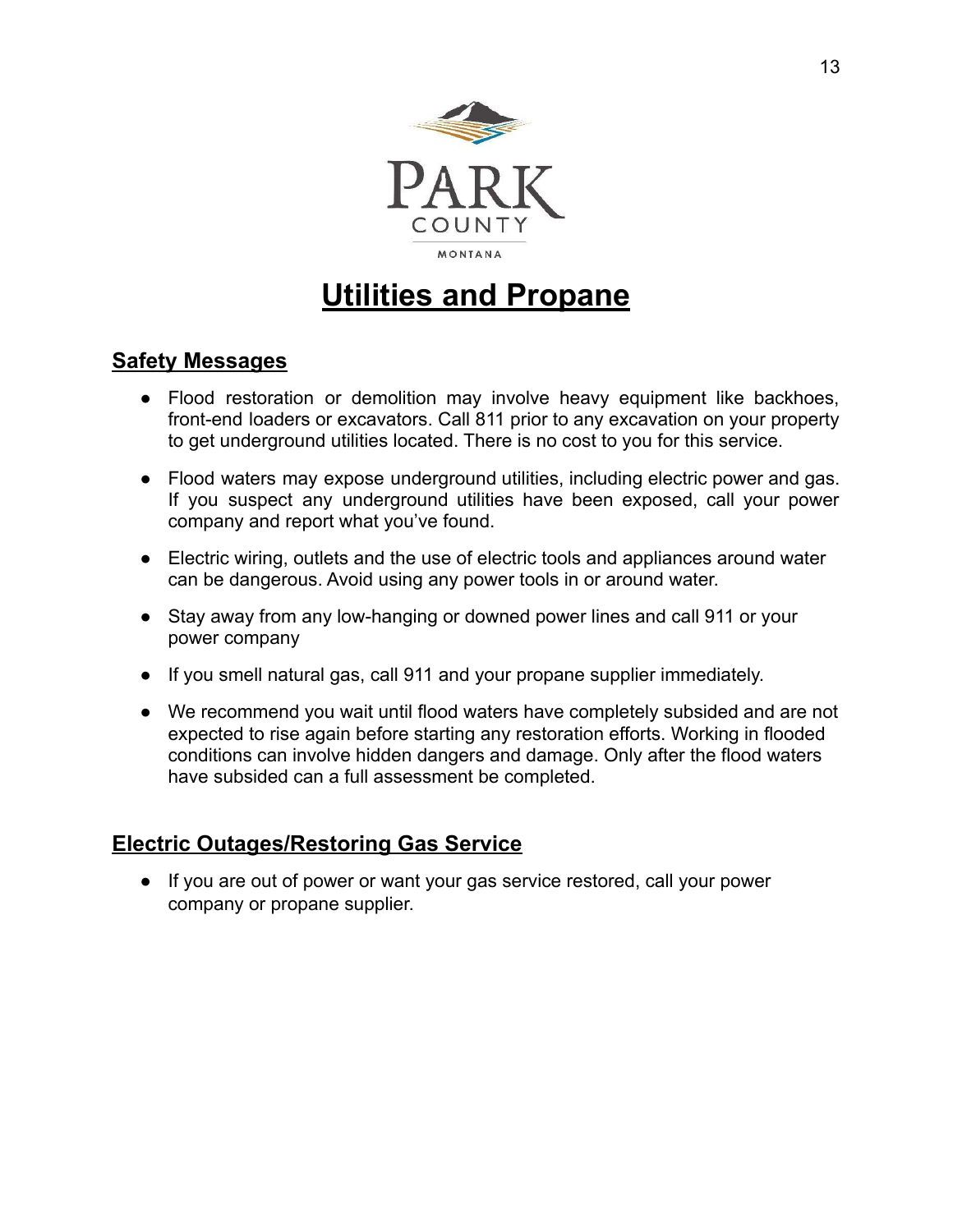

Park County Mosquito Supervisor, Theresa Pospichal 119 South 3<sup>rd</sup> Street, Livingston, MT 59047 406-222-4158 (office) or 406-223-1306 (cell) [tpopsichal@parkcounty.org](mailto:tpopsichal@parkcounty.org)

## **Mosquito Precautions**

## **What is the risk?**

Even after floodwater recedes, there will be more standing water than is typical in our neighborhoods. Standing water can increase the number of mosquitoes. Mosquito bites cause itching and discomfort, and for some people can cause an allergic response or skin infections from scratching.

Some mosquitoes carry disease. The most common mosquito-carried disease in our state is West Nile Virus (WNV). Typically, WNV is not a problem until later in the summer, and Montana has had only a handful of human WNV cases in each of the past few years.

- Many people infected with WNV do not have symptoms, while others feel mildly ill. Some individuals experience severe symptoms including fever, headache, neck stiffness, weakness, vision loss, numbness, disorientation, coma, or permanent paralysis or neurological effects.
- There is no WNV vaccine available for humans.
- WNV can infect and be fatal to horses. There is a vaccine available for horses. Consult your veterinarian.
- Park County was already participating in WNV monitoring during the summer of 2022, separate from the flooding incident.
- Flood water mosquitoes are not typically WMV vectors.

## **How can I protect myself from mosquito bites?**

*As you clean up and recover from the flood, you are likely to spend a lot of time outdoors. To protect yourself from exposure to mosquitoes and mosquito bites:*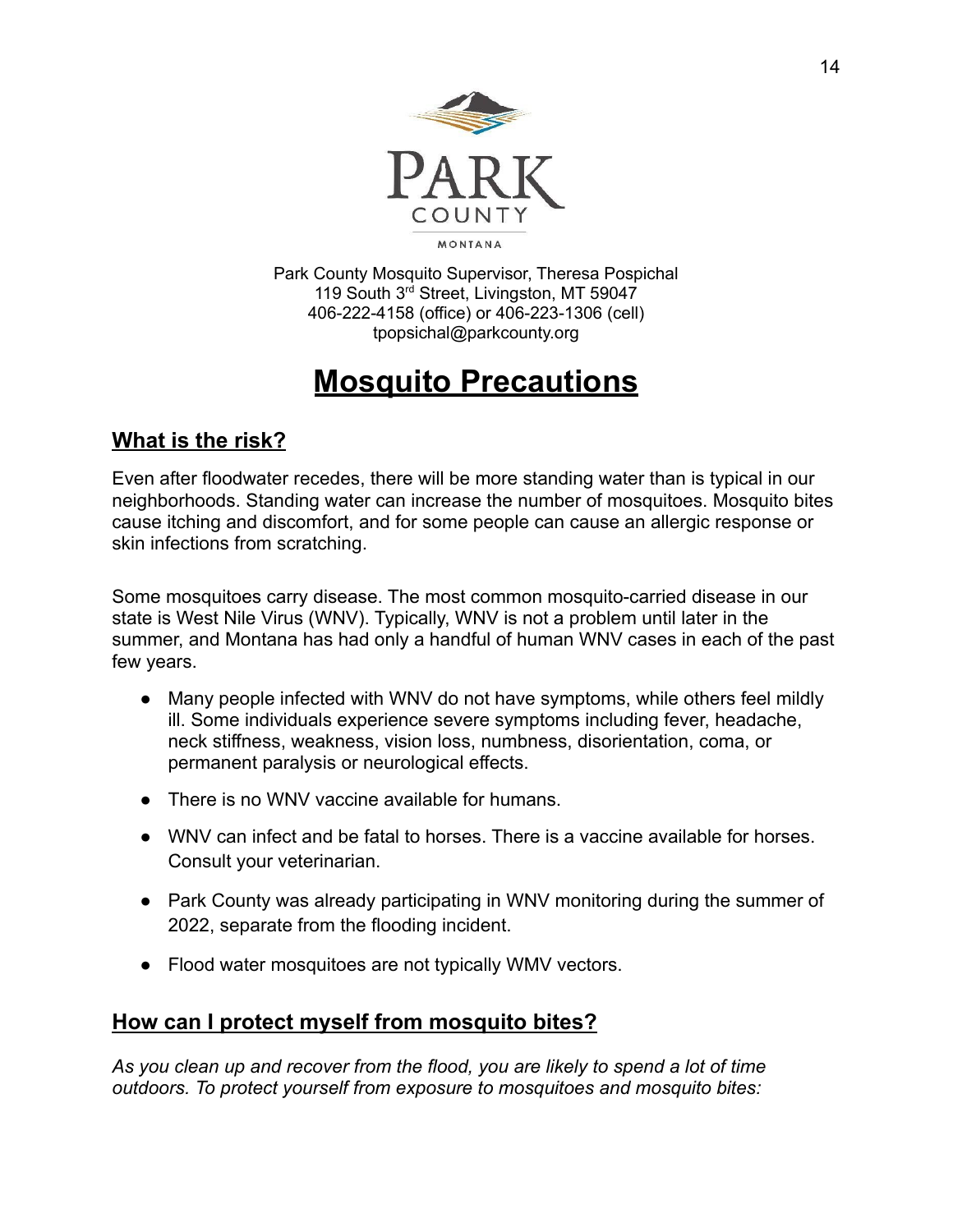- Mosquitoes are most active at dusk and dawn. Be sure to use insect repellent and wear long sleeves, pants, hat and neck kerchief at these times or consider staying indoors during these hours. Spray clothing, kerchief and hat with repellent.
- Use insect repellent. The most effective repellents contain DEET. Follow label directions and precautions, including instructions for reapplying periodically. There is no need to use a repellent that contains over 50% DEET. To protect your face, use your hands to rub the repellent on your face; don't spray directly on your face. Spray your hat, clothes, kerchiefs -- not just your exposed skin.
- Children can be protected with DEET but the concentration of DEET should not be higher than 30%. 10% is the lowest effective concentration for children and adults. Keeping children indoors or covered with clothing and hats when outside offers considerable protection from bites.
- Ensure you have good screens on your windows and doors to keep mosquitoes out. Repair window and door screens and add screens where needed.

#### **How can I help reduce the mosquito population?**

*Not all water is ideal for mosquito breeding. Running water and water that does not have much plant life doesn't attract mosquitoes. Shallow, standing water, even if it is only there temporarily, will attract mosquitoes. In hot weather, it only takes five days for standing water to produce mosquito offspring.*

- If you have standing water in your yard from the flooding, you can use a mosquito dunk to keep the larvae from reaching adulthood. These are typically available at hardware stores but be sure to follow the directions on the label.
- Decrease the breeding areas for mosquitoes as best you can. It doesn't take much water for mosquito larvae to thrive.
	- Empty and remove any containers that collect water, like plastic jugs, empty barrels, old tires, tin cans, buckets and bottles.
	- Turn over wheelbarrows, canoes and small boats or cover them with a tarp. If covering with a tarp, make sure it does not sag down and collect water.
	- Cover trash containers or drill holes in the bottom of recycle containers to keep rain water from collecting there.
	- Empty or change wading pools and birdbaths every few days.
	- Inspect eavestrough to ensure water is draining properly.
	- Keep grass cut short and shrubbery trimmed so adult mosquitoes don't hide in the shaded areas during the day.
	- Restore drainage to flood-impacted areas as soon as possible.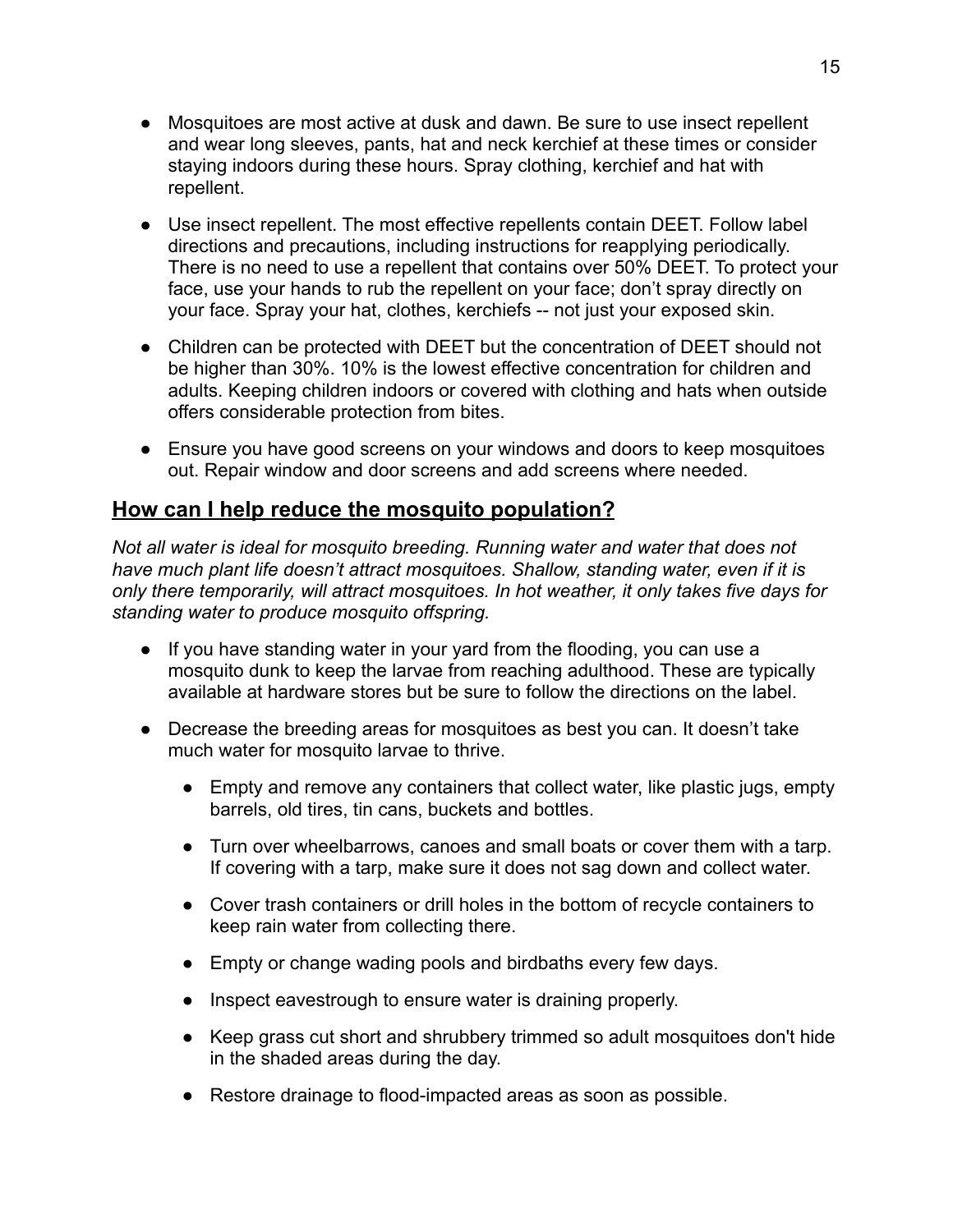

Park County Health Department Environmental Health 414 East Callendar Street Livingston, MT 59047 406-222-4145 [www.parkcounty.org](http://www.parkcounty.org/)

## **Mold**

## **What is the risk?**

*Mold spores are a natural part of the environment and may begin growing indoors on wet materials after a flood. There are many types of mold, but none of them will grow without water or moisture. Some types of mold can make you sick, and the health impacts of mold can vary from person to person. Potential health effects of mold include:*

- Allergic reactions in sensitive individuals.
- Asthma attacks in people with asthma who are allergic to mold.
- Irritation of the eyes, skin, nose, throat and lungs.
- Lung infections

*If you suspect mold exposure is making you sick, consult your healthcare provider.*

## **How do I clean up mold after a flood?**

The faster and more completely that you can dry out a house after a flood, the more successful you will be at preventing and eliminating mold growth.

## **Resources**

For more information on drying out a home and other detailed instructions, see the FEMA/Red Cross publication "Repairing Your Flooded Home" at [www.redcross.org.](http://www.redcross.org/)

For info on cleanup and remediation go to <https://www.cdc.gov/mold/cleanup.htm>

The above info was compiled from CDC, EPA, FEMA, Montana Department of Health and Human Services, and American Lung Association.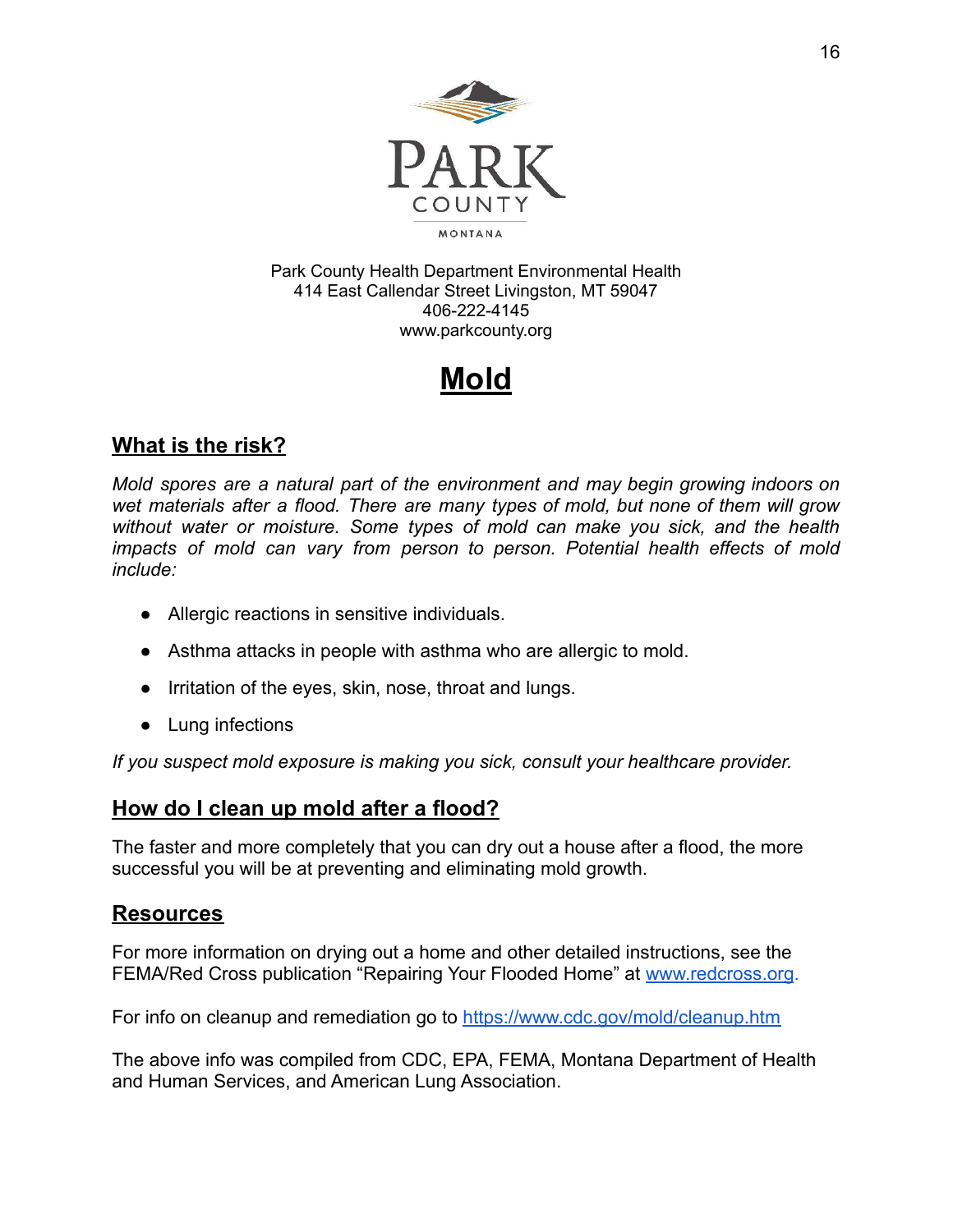## **How To Avoid and Report Scam Artists After a Disaster**

Following a natural disaster, many businesses, voluntary, faith-based, and community-based organizations, government agencies and committed citizens come together to try and meet the needs of the affected individuals and communities. Unfortunately, disasters often bring out criminals who prey on the needs of disaster survivors by offering fraudulent services.

If you suspect anyone – an inspector, disaster survivor, or someone posing as one of these – of fraudulent activities, call the FEMA toll-free Disaster Fraud Hotline at 866- 720-5721, or Park County Sheriff's Office. If you reside in Livingston city limits, call the Livingston Police Department.

To help you spot fraud, here is a list of consumer safety tips from federal and state agencies:

- Carefully question strangers who show up and knock on your door, offering repairs.
- Never give any personal financial information, such as an insurance number or Social Security Number.
- Get three written estimates for repair work. Then check credentials and contact your local Better Business Bureau or Chamber of Commerce to learn about any complaints against the contractor or business.
- Before work begins, make sure you get a written contract detailing all the work to be performed, the costs, a projected completion date, and how to negotiate changes and settle disputes.
- Make sure the contract clearly states who will obtain the necessary permits. Consider having a lawyer review the contract if substantial costs are involved. Keep a copy of the signed contract.
- If the contractor provides any guarantees, they should be written into the contract clearly, stating what is guaranteed, who is responsible for the guarantee and how long the guarantee is valid.
- Never sign any document without fully reading and understanding it. If you don't understand something, ask for an explanation.
- Get a loan quote from someone who is not recommended by your contractor and compare their amounts, repayment schedules, and rates. If they differ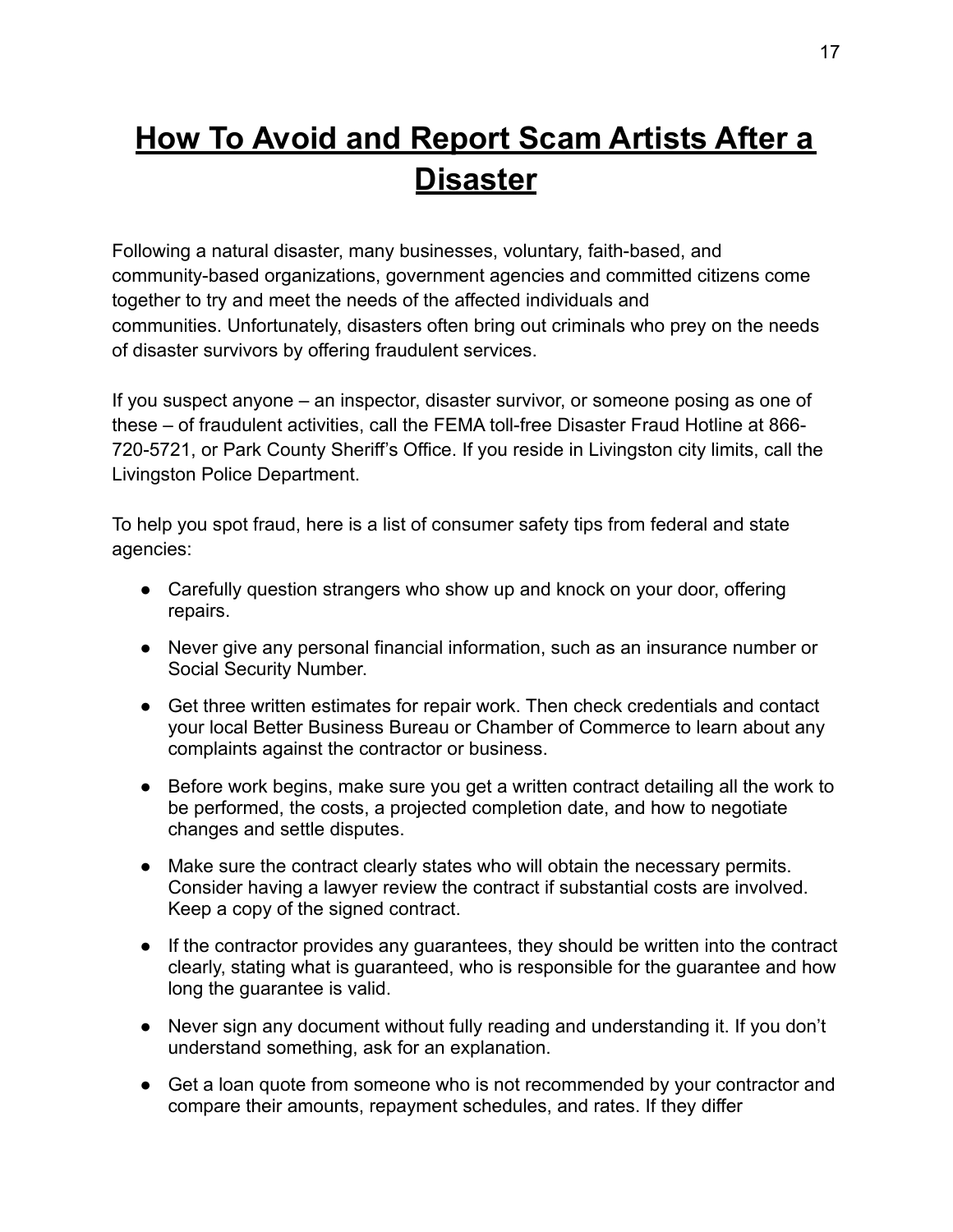significantly, ask both parties why.

● Pay only by check or a credit card. A reasonable down payment may be required to buy materials for some projects, but don't pay anything without a signed contract.

## **If FEMA disaster assistance becomes available:**

- There is never a fee to apply for FEMA disaster assistance or to receive it.
- There is no fee for FEMA or U.S. Small Business Administration property damage inspections.
- The only ways to register for FEMA help are to call 800-621-3362 (TTY: 800 462-7585) or visit [www.DisasterAssistance.gov](http://www.disasterassistance.gov/). Or visit [m.fema.gov](https://m.fema.gov/) from a smartphone or Web-enabled device.
- Government workers will never ask for a fee or payment. They wear a photo ID. Watch out for middle men who promise you will receive money, especially if they ask for an up-front payment.

#### *More warning signs:*

- The contractor demands full payment up front or in cash only.
- The contractor has no physical address or refuses to show ID.
- If you have to borrow to pay for the repairs, the contractor steers you toward a particular lender or tries to act as an intermediary between you and a lender.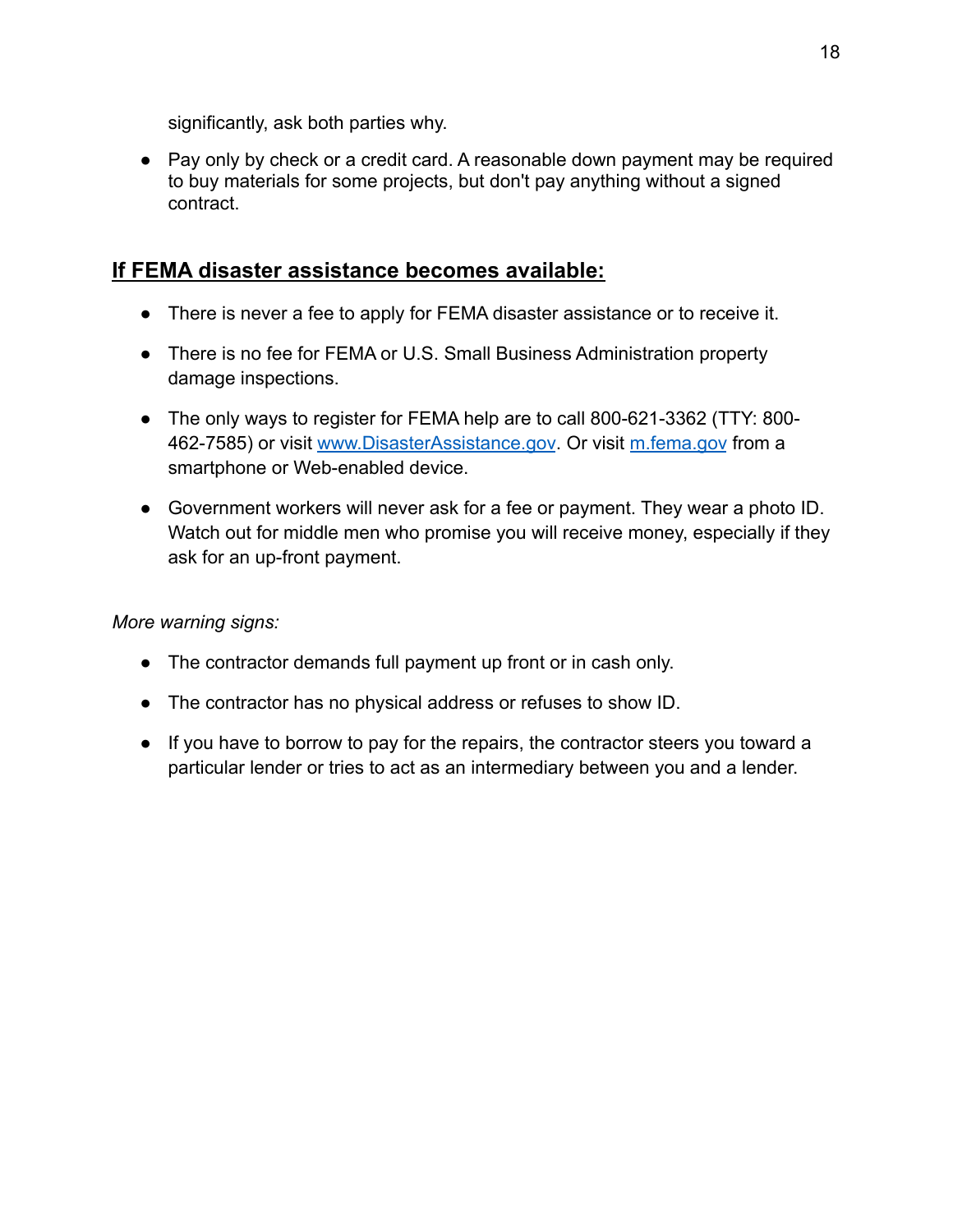## **June 2022 Flood Property Damage Form**

The Montana Department of Emergency Services is seeking assistance from the public to document damage resulting from the flood event that occurred the week of June 13th, 2022.

This information will be used to assist in collecting consolidated impact information and will be provided to other State and Federal agencies as they assess the damage.

\*DISCLAIMER\*- This survey is not intended to trigger an immediate response. If you are in a life-threatening situation or immediate danger please dial 911

Completing this survey is not an offer of financial aid.

If possible please complete this form electronically. It can be accessed through https://des.mt.gov/ or the below QR code. If you complete this form by paper please return to:

Cooke City - Monica Tietz at the Cooke City store

Gardiner – Colette Daigle-Berg Chamber of Commerce

\_\_\_\_\_\_\_\_\_\_\_\_\_\_\_\_\_\_\_\_\_\_\_\_\_\_\_\_\_\_\_\_\_\_\_\_\_\_\_\_\_\_\_\_\_\_\_\_\_\_\_\_\_

 $\mathcal{L}_\text{max}$  , and the contract of the contract of the contract of the contract of the contract of the contract of the contract of the contract of the contract of the contract of the contract of the contract of the contr

 $\mathcal{L}_\text{max} = \mathcal{L}_\text{max} = \mathcal{L}_\text{max} = \mathcal{L}_\text{max} = \mathcal{L}_\text{max} = \mathcal{L}_\text{max} = \mathcal{L}_\text{max} = \mathcal{L}_\text{max} = \mathcal{L}_\text{max} = \mathcal{L}_\text{max} = \mathcal{L}_\text{max} = \mathcal{L}_\text{max} = \mathcal{L}_\text{max} = \mathcal{L}_\text{max} = \mathcal{L}_\text{max} = \mathcal{L}_\text{max} = \mathcal{L}_\text{max} = \mathcal{L}_\text{max} = \mathcal{$ 

Livingston – Park County Health Department



#### **Contact information**

First and last name:

Phone number:

Email: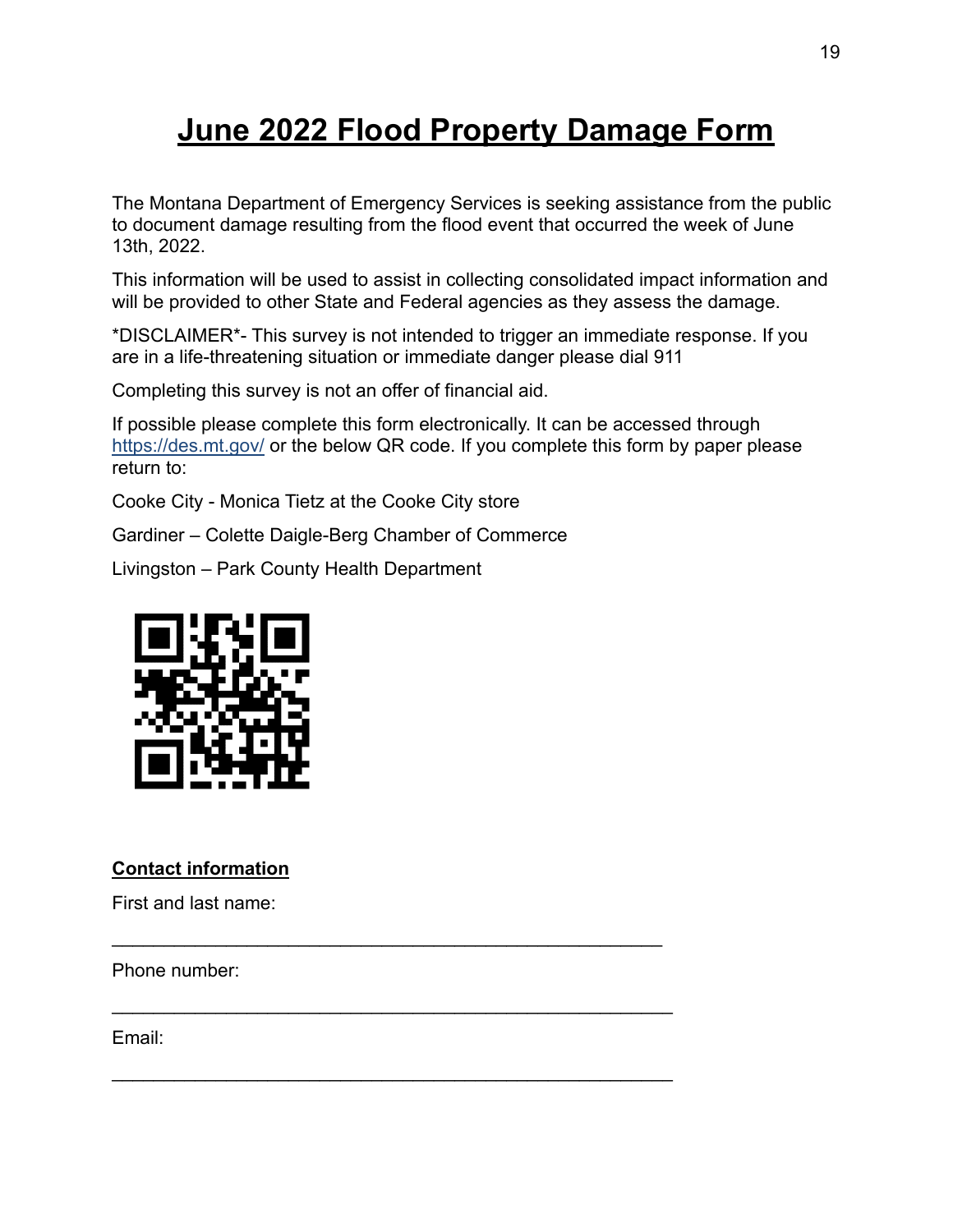#### **Property information**

Property address:

Is this your primary residence? Yes No

 $\mathcal{L}_\text{max} = \mathcal{L}_\text{max} = \mathcal{L}_\text{max} = \mathcal{L}_\text{max} = \mathcal{L}_\text{max} = \mathcal{L}_\text{max} = \mathcal{L}_\text{max} = \mathcal{L}_\text{max} = \mathcal{L}_\text{max} = \mathcal{L}_\text{max} = \mathcal{L}_\text{max} = \mathcal{L}_\text{max} = \mathcal{L}_\text{max} = \mathcal{L}_\text{max} = \mathcal{L}_\text{max} = \mathcal{L}_\text{max} = \mathcal{L}_\text{max} = \mathcal{L}_\text{max} = \mathcal{$ 

#### **Household composition\***

Number of occupants living in primary residence at time of disaster: \_\_\_\_\_\_\_\_\_\_\_

#### **Access or Functional Need\***

Do you or someone in your household have difficulty with communication (e.g., hard of hearing), maintaining health (e.g., diabetes), living independently, require support services, transportation, or mobility?

|                                                                | Yes               | <b>No</b> |              |  |
|----------------------------------------------------------------|-------------------|-----------|--------------|--|
| Is this property insured?                                      |                   |           |              |  |
|                                                                | Yes               | No        | I'm not sure |  |
| Type of insurance coverage on property (Circle all that apply) |                   |           |              |  |
|                                                                | Standard property | Flood     | Unknown      |  |
| Please Describe:                                               |                   |           |              |  |
|                                                                |                   |           |              |  |
|                                                                |                   |           |              |  |
|                                                                |                   |           |              |  |
|                                                                |                   |           |              |  |